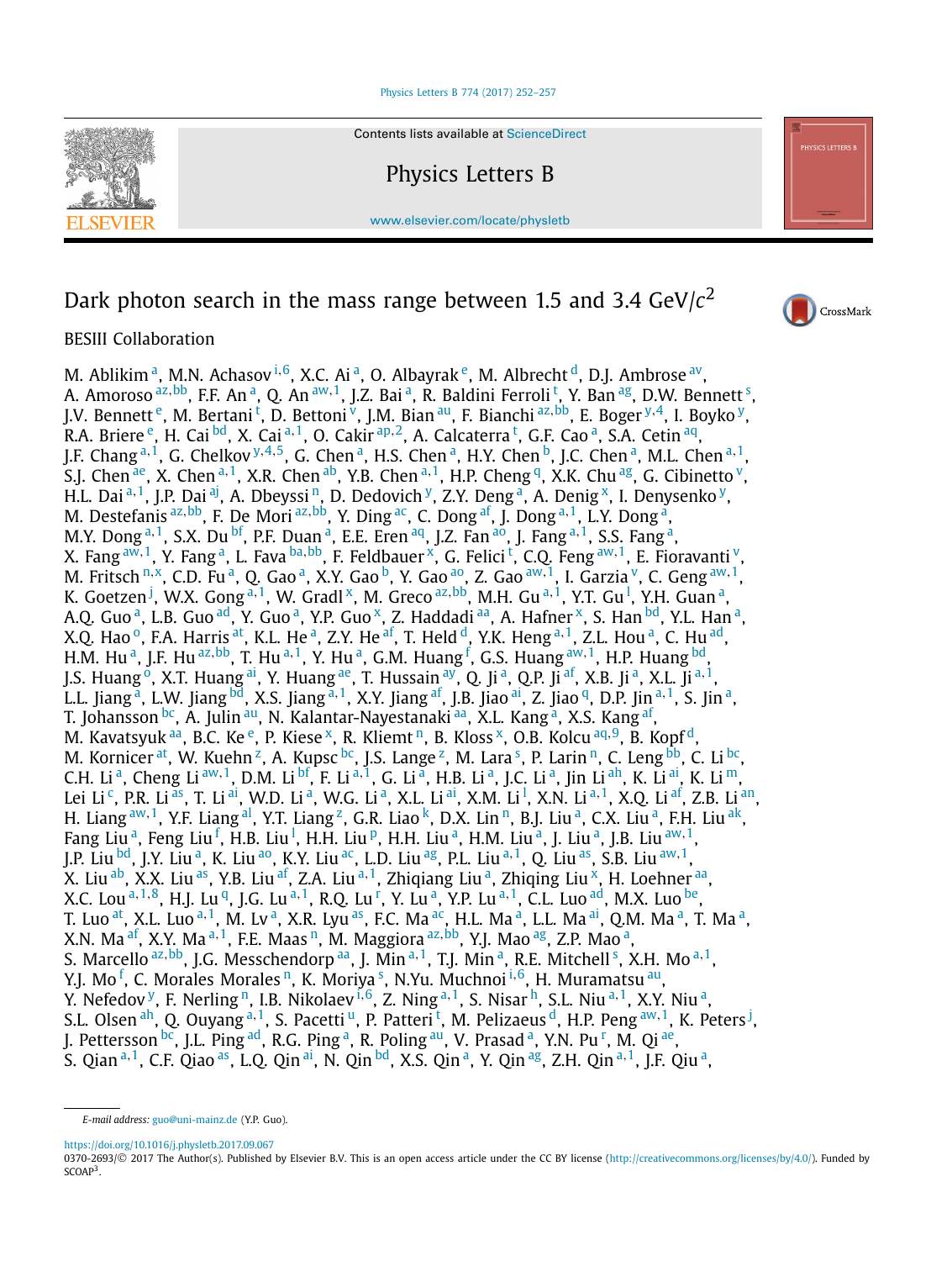<span id="page-1-0"></span>K.H. Rashid <sup>ay</sup>, C.F. Redmer <sup>x</sup>, H.L. Ren <sup>r</sup>, M. Ripka <sup>x</sup>, G. Rong <sup>a</sup>, Ch. Rosner <sup>n</sup>, X.D. Ruan <sup>l</sup>, V. Santoro <sup>v</sup>, A. Sarantsev <sup>y, 7</sup>, M. Savrié <sup>w</sup>, K. Schoenning <sup>bc</sup>, S. Schumann <sup>x</sup>, W. Shan <sup>ag</sup>, M. Shao <sup>[aw](#page-2-0), 1</sup>, C.P. Shen <sup>b</sup>, P.X. Shen <sup>af</sup>, X.Y. Shen <sup>a</sup>, H.Y. Sheng <sup>a</sup>, W.M. Song <sup>a</sup>, X.Y. Song <sup>a</sup>, S. Sosio [az](#page-2-0)*,*[bb,](#page-2-0) S. Spataro [az](#page-2-0)*,*[bb,](#page-2-0) G.X. Sun a, J.F. Sun o, S.S. Sun a, Y.J. Sun [aw](#page-2-0)*,*[1,](#page-2-0) Y.Z. Sun a, Z.J. Sun <sup>a, 1</sup>, Z.T. Sun <sup>s</sup>, C.J. Tang <sup>al</sup>, X. Tang <sup>a</sup>, I. Tapan <sup>ar</sup>, E.H. Thorndike <sup>av</sup>, M. Tiemens <sup>aa</sup>, M. Ullrich<sup> z</sup>, I. Uman <sup>aq</sup>, G.S. Varner <sup>at</sup>, B. Wang <sup>af</sup>, B.L. Wang <sup>as</sup>, D. Wang <sup>ag</sup>, D.Y. Wang <sup>ag</sup>, K. Wang <sup>a, 1</sup>, L.L. Wang <sup>a</sup>, L.S. Wang <sup>a</sup>, M. Wang <sup>ai</sup>, P. Wang <sup>a</sup>, P.L. Wang <sup>a</sup>, S.G. Wang <sup>ag</sup>, W. Wang <sup>a, 1</sup>, X.F. Wang <sup>ao</sup>, Y.D. Wang <sup>n</sup>, Y.F. Wang <sup>a, 1</sup>, Y.Q. Wang <sup>x</sup>, Z. Wang <sup>a, 1</sup>, Z.G. Wang <sup>a, 1</sup>, Z.H. Wang <sup>[aw](#page-2-0), 1</sup>, Z.Y. Wang <sup>a</sup>, T. Weber <sup>x</sup>, D.H. Wei <sup>k</sup>, J.B. Wei <sup>ag</sup>, P. Weidenkaff<sup>x</sup>, S.P. Wen<sup>a</sup>, U. Wiedner<sup>d</sup>, M. Wolke <sup>bc</sup>, L.H. Wu<sup>a</sup>, Z. Wu<sup>a, 1</sup>, L.G. Xia <sup>ao</sup>, Y. Xia <sup>r</sup>, D. Xiao <sup>a</sup>, H. Xiao <sup>ax</sup>, Z.J. Xiao <sup>ad</sup>, Y.G. Xie <sup>a, 1</sup>, Q.L. Xiu <sup>a, 1</sup>, G.F. Xu <sup>a</sup>, L. Xu <sup>a</sup>, Q.J. Xu <sup>m</sup>, Q.N. Xu <sup>as</sup>, X.P. Xu <sup>am</sup>, L. Yan <sup>[aw](#page-2-0), 1</sup>, W.B. Yan <sup>aw, 1</sup>, W.C. Yan <sup>aw, 1</sup>, Y.H. Yan <sup>r</sup>, H.J. Yang <sup>aj</sup>, H.X. Yang <sup>a</sup>, L. Yang <sup>bd</sup>, Y. Yang <sup>f</sup>, Y.X. Yang <sup>k</sup>, H. Ye <sup>a</sup>, M. Ye <sup>a, 1</sup>, M.H. Ye <sup>g</sup>, J.H. Yin <sup>a</sup>, B.X. Yu <sup>a</sup>*,*[1,](#page-2-0) C.X. Yu af, H.W. Yu ag, J.S. Yu ab, C.Z. Yuan a, W.L. Yuan ae, Y. Yuan a, A. Yuncu aq*,*[3,](#page-2-0) A.A. Zafar <sup>[ay](#page-2-0)</sup>, A. Zallo <sup>t</sup>, Y. Zeng <sup>r</sup>, B.X. Zhang <sup>a</sup>, B.Y. Zhang <sup>a, 1</sup>, C. Zhang <sup>ae</sup>, C.C. Zhang <sup>a</sup>, D.H. Zhang<sup>a</sup>, H.H. Zhang an, H.Y. Zhang a, [1,](#page-2-0) J.J. Zhang a, J.L. Zhang a, J.Q. Zhang a, J.W. Zhang a, [1,](#page-2-0) J.Y. Zhang a, J.Z. Zhang a, K. Zhang a, L. Zhang a, S.H. Zhang a, X.Y. Zhang ai, Y. Zhang <sup>a</sup>, Y.N. Zhang <sup>as</sup>, Y.H. Zhang <sup>a, 1</sup>, Y.T. Zhang <sup>[aw](#page-2-0), 1</sup>, Yu Zhang <sup>as</sup>, Z.H. Zhang <sup>f</sup>, Z.P. Zhang [aw,](#page-2-0) Z.Y. Zhang [bd,](#page-2-0) G. Zhao a, J.W. Zhao <sup>a</sup>*,*[1,](#page-2-0) J.Y. Zhao a, J.Z. Zhao <sup>a</sup>*,*[1,](#page-2-0) Lei Zhao [aw](#page-2-0)*,*[1,](#page-2-0) Ling Zhao <sup>a</sup>, M.G. Zhao <sup>af</sup>, Q. Zhao <sup>a</sup>, Q.W. Zhao <sup>a</sup>, S.J. Zhao <sup>bf</sup>, T.C. Zhao <sup>a</sup>, Y.B. Zhao <sup>a, 1</sup>, Z.G. Zhao <sup>[aw](#page-2-0), 1</sup>, A. Zhemchugov <sup>y, 4</sup>, B. Zheng <sup>ax</sup>, J.P. Zheng <sup>a, 1</sup>, W.J. Zheng <sup>ai</sup>, Y.H. Zheng <sup>as</sup>, B. Zhong ad, L. Zhou <sup>a</sup>*,*[1,](#page-2-0) Li Zhou af, X. Zhou [bd,](#page-2-0) X.K. Zhou [aw](#page-2-0)*,*[1,](#page-2-0) X.R. Zhou [aw](#page-2-0)*,*[1,](#page-2-0) X.Y. Zhou a, K. Zhu a, K.J. Zhu <sup>a</sup>*,*[1,](#page-2-0) S. Zhu a, X.L. Zhu ao, Y.C. Zhu [aw](#page-2-0)*,*[1,](#page-2-0) Y.S. Zhu a, Z.A. Zhu a, J. Zhuang <sup>a</sup>*,*[1,](#page-2-0) L. Zotti <sup>[az](#page-2-0), bb</sup>, B.S. Zou<sup>a</sup>, J.H. Zou<sup>a</sup>

- <sup>c</sup> *Beijing Institute of Petrochemical Technology, Beijing 102617, People's Republic of China*
- <sup>d</sup> *Bochum Ruhr-University, D-44780 Bochum, Germany*
- <sup>e</sup> *Carnegie Mellon University, Pittsburgh, PA 15213, USA*
- <sup>f</sup> *Central China Normal University, Wuhan 430079, People's Republic of China*
- <sup>g</sup> *China Center of Advanced Science and Technology, Beijing 100190, People's Republic of China*
- <sup>h</sup> *COMSATS Institute of Information Technology, Lahore, Defence Road, Off Raiwind Road, 54000 Lahore, Pakistan*
- <sup>i</sup> *G.I. Budker Institute of Nuclear Physics SB RAS (BINP), Novosibirsk 630090, Russia*
- <sup>j</sup> *GSI Helmholtz Centre for Heavy Ion Research GmbH, D-64291 Darmstadt, Germany*
- <sup>k</sup> *Guangxi Normal University, Guilin 541004, People's Republic of China*
- <sup>l</sup> *GuangXi University, Nanning 530004, People's Republic of China*
- <sup>m</sup> *Hangzhou Normal University, Hangzhou 310036, People's Republic of China*
- <sup>n</sup> *Helmholtz Institute Mainz, Johann-Joachim-Becher-Weg 45, D-55099 Mainz, Germany*
- <sup>o</sup> *Henan Normal University, Xinxiang 453007, People's Republic of China*
- <sup>p</sup> *Henan University of Science and Technology, Luoyang 471003, People's Republic of China*
- <sup>q</sup> *Huangshan College, Huangshan 245000, People's Republic of China*
- <sup>r</sup> *Hunan University, Changsha 410082, People's Republic of China*
- <sup>s</sup> *Indiana University, Bloomington, IN 47405, USA*
- <sup>t</sup> *INFN Laboratori Nazionali di Frascati, I-00044, Frascati, Italy*
- <sup>u</sup> *INFN and University of Perugia, I-06100, Perugia, Italy*
- <sup>v</sup> *INFN Sezione di Ferrara, I-44122, Ferrara, Italy*
- <sup>w</sup> *University of Ferrara, I-44122, Ferrara, Italy*
- <sup>x</sup> *Johannes Gutenberg University of Mainz, Johann-Joachim-Becher-Weg 45, D-55099 Mainz, Germany*
- <sup>y</sup> *Joint Institute for Nuclear Research, 141980 Dubna, Moscow region, Russia*
- <sup>z</sup> *Justus Liebig University Giessen, II. Physikalisches Institut, Heinrich-Buff-Ring 16, D-35392 Giessen, Germany*
- aa *KVI-CART, University of Groningen, NL-9747 AA Groningen, The Netherlands*
- ab *Lanzhou University, Lanzhou 730000, People's Republic of China*
- ac *Liaoning University, Shenyang 110036, People's Republic of China*
- ad *Nanjing Normal University, Nanjing 210023, People's Republic of China*
- ae *Nanjing University, Nanjing 210093, People's Republic of China*
- af *Nankai University, Tianjin 300071, People's Republic of China*
- ag *Peking University, Beijing 100871, People's Republic of China*
- ah *Seoul National University, Seoul 151-747, Republic of Korea*
- ai *Shandong University, Jinan 250100, People's Republic of China*
- aj *Shanghai Jiao Tong University, Shanghai 200240, People's Republic of China*
- ak *Shanxi University, Taiyuan 030006, People's Republic of China*
- al *Sichuan University, Chengdu 610064, People's Republic of China*
- am *Soochow University, Suzhou 215006, People's Republic of China* an *Sun Yat-Sen University, Guangzhou 510275, People's Republic of China*
- ao *Tsinghua University, Beijing 100084, People's Republic of China*
- ap *Istanbul Aydin University, 34295 Sefakoy, Istanbul, Turkey*

<sup>a</sup> *Institute of High Energy Physics, Beijing 100049, People's Republic of China*

<sup>b</sup> *Beihang University, Beijing 100191, People's Republic of China*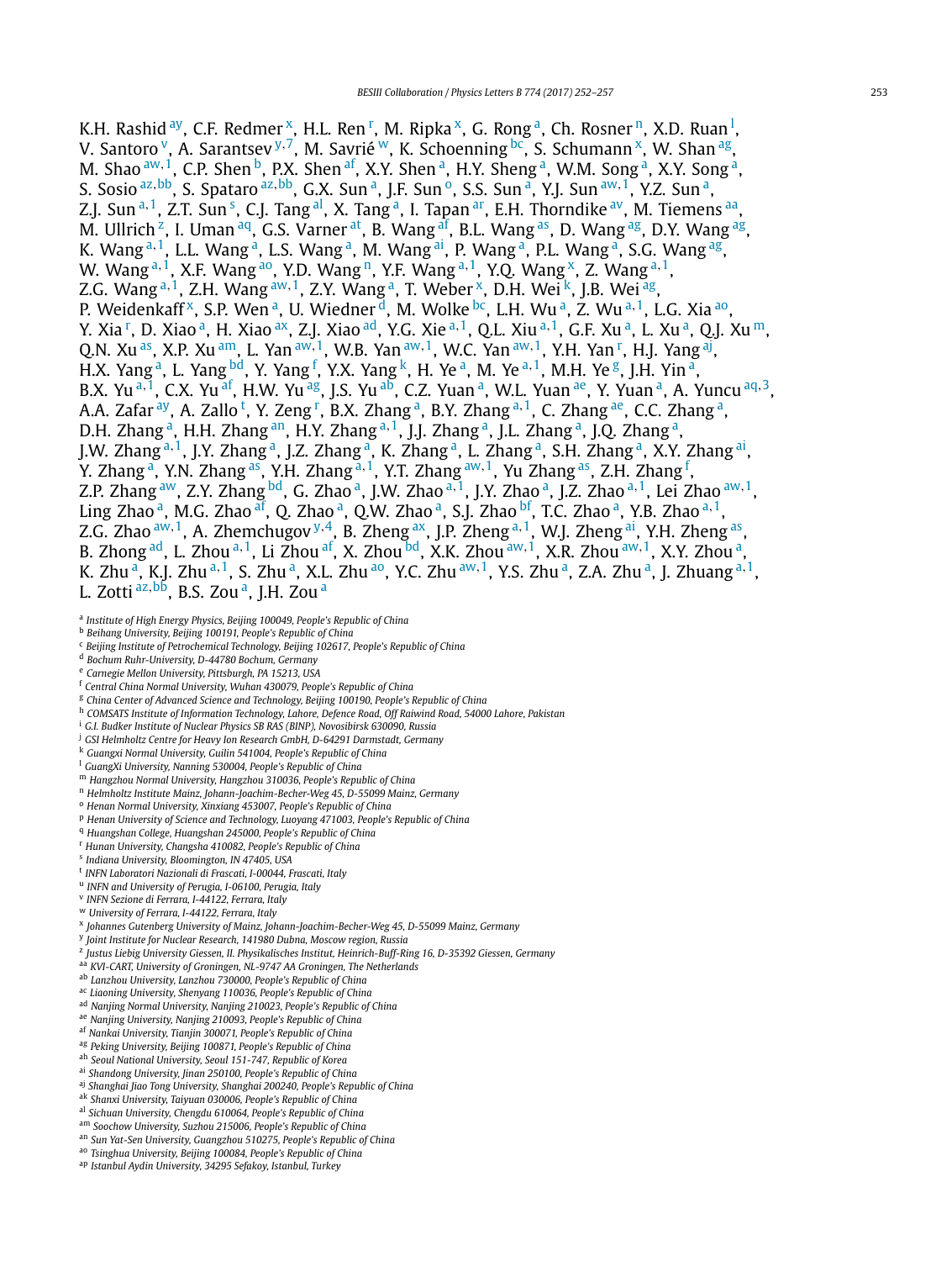- <span id="page-2-0"></span>aq *Dogus University, 34722 Istanbul, Turkey*
- ar *Uludag University, 16059 Bursa, Turkey*
- as *University of Chinese Academy of Sciences, Beijing 100049, People's Republic of China*
- at *University of Hawaii, Honolulu, HI 96822, USA*
- au *University of Minnesota, Minneapolis, MN 55455, USA*
- av *University of Rochester, Rochester, NY 14627, USA*
- aw *University of Science and Technology of China, Hefei 230026, People's Republic of China*
- ax *University of South China, Hengyang 421001, People's Republic of China*
- ay *University of the Punjab, Lahore-54590, Pakistan*
- az *University of Turin, I-10125, Turin, Italy*
- ba *University of Eastern Piedmont, I-15121, Alessandria, Italy*
- bb *INFN, I-10125, Turin, Italy*
- bc *Uppsala University, Box 516, SE-75120 Uppsala, Sweden*
- bd *Wuhan University, Wuhan 430072, People's Republic of China*
- be *Zhejiang University, Hangzhou 310027, People's Republic of China*
- bf *Zhengzhou University, Zhengzhou 450001, People's Republic of China*

#### A R T I C L E I N F O A B S T R A C T

*Article history:* Received 11 May 2017 Received in revised form 19 July 2017 Accepted 22 September 2017 Available online 28 September 2017 Editor: V. Metag

*Keywords:* Dark photon search Initial state radiation **BESIII** 

Using <sup>a</sup> data set of 2.93 fb−<sup>1</sup> taken at <sup>a</sup> center-of-mass energy <sup>√</sup>*<sup>s</sup>* <sup>=</sup> <sup>3</sup>*.*773 GeV with the BESIII detector at the BEPCII collider, we perform a search for an extra U(1) gauge boson, also denoted as a dark photon. We examine the initial state radiation reactions  $e^+e^- \to e^+e^- \gamma_{\rm ISR}$  and  $e^+e^- \to \mu^+\mu^-\gamma_{\rm ISR}$  for this search, where the dark photon would appear as an enhancement in the invariant mass distribution of the leptonic pairs. We observe no obvious enhancement in the mass range between 1.5 and 3.4 GeV/ $c^2$ and set a 90% confidence level upper limit on the mixing strength of the dark photon and the Standard Model photon. We obtain a competitive limit in the tested mass range.

© 2017 The Author(s). Published by Elsevier B.V. This is an open access article under the CC BY license [\(http://creativecommons.org/licenses/by/4.0/\)](http://creativecommons.org/licenses/by/4.0/). Funded by SCOAP3.

Several astrophysical anomalies, which cannot be easily understood in the context of the Standard Model (SM) of particle physics or astrophysics, have been discussed in relation to a dark, so far unobserved sector [\[1\],](#page-5-0) which couples very weakly with SM particles. The most straightforward model consists of an extra U(1) force carrier, also denoted as a dark photon,  $\gamma'$ , which couples to the SM via kinetic mixing [\[2\].](#page-5-0) It has been shown in Ref. [\[1\]](#page-5-0) that the dark photon has to be relatively light, on the MeV/ $c^2$  to GeV/ $c^2$ mass scale, to explain the astrophysical observations. Furthermore, it was realized, that a dark photon of similar mass could also explain the presently observed deviation on the level of 3 to 4*σ* between the measurement and the SM prediction of  $(g - 2)$ <sub>μ</sub> [\[3\].](#page-5-0) These facts and the work by Bjorken and collaborators [\[4\]](#page-5-0) triggered searches for the dark photon at particle accelerators in a world wide effort [\[5,6\].](#page-5-0) Different experimental setups can be used, like fixed-target (e.g. Refs. [\[7,8\]\)](#page-5-0), beam dump (e.g. Refs. [\[9,10\]\)](#page-5-0), or low-energy collider experiments (e.g. Refs. [\[11,12\]\)](#page-5-0). The mixing strength  $\varepsilon = \alpha'/\alpha$ , where  $\alpha'$  is the coupling of the dark photon to the electromagnetic charge and  $\alpha$  the fine structure constant, is constrained by previous measurements to be below approximately  $10^{-2}$  [\[4\].](#page-5-0)

In this letter we present a dark photon search, using 2.93 fb<sup>-1</sup> [\[13\]](#page-5-0) of data taken at  $\sqrt{s}$  = 3.773 GeV obtained with the Beijing Spectrometer III (BESIII). The measurement exploits the process of

Also at the NRC "Kurchatov Institute", PNPI, 188300, Gatchina, Russia.

initial state radiation (ISR), in which one of the beam particles radiates a photon. In this way, the available energy to produce final states is reduced, and the di-lepton invariant masses below the center-of-mass energy of the  $e^+e^-$  collider become available. The same method has been used by the BaBar experiment  $[11, 12]$  $[11, 12]$ [12\],](#page-5-0) where a dark photon mass  $m_{\gamma}$  between 0.02 and 10.2 GeV/ $c^2$ and  $\varepsilon$  values in the order of 10<sup>-3</sup>–10<sup>-4</sup> have been excluded. We search for the processes  $e^+e^- \rightarrow \gamma' \gamma_{\text{ISR}} \rightarrow l^+l^- \gamma_{\text{ISR}}$  ( $l = \mu, e$ ) with leptonic invariant masses  $m_{l^+l^-}$  between 1.5 and 3.4 GeV/ $c^2$ . The ISR QED processes  $e^+e^- \rightarrow \mu^+\mu^-\gamma_{\text{ISR}}$  and  $e^+e^- \rightarrow e^+e^-\gamma_{\text{ISR}}$  are irreducible background channels. However, the dark photon width is expected to be smaller than the resolution of the experiment [\[4\]](#page-5-0) and, thus, a  $\gamma'$  signal would lead to a narrow structure at the mass of the dark photon in the  $m_{l+1}$  mass spectrum on top of the continuum QED background.

The BESIII detector is located at the double-ring *e*+*e*− Beijing Electron Positron Collider (BEPCII) [\[14\].](#page-5-0) The cylindrical BESIII detector covers 93% of the full solid angle. It consists of the following detector systems. (1) A Multilayer Drift Chamber (MDC) filled with a helium-gas mixture, composed of 43 layers, which provides a spatial resolution of 135 μm and a momentum resolution of 0.5% for charged tracks at 1 GeV/*c* in a magnetic field of 1 T. (2) A Timeof-Flight system (TOF), built with 176 plastic scintillator counters in the barrel part, and 96 counters in the end caps. The time resolution in the barrel (end caps) is 80 ps (110 ps). For momenta up to 1 GeV/*c*, this provides a  $2\sigma$  K/ $\pi$  separation. (3) A CsI(Tl) Electro-Magnetic Calorimeter (EMC) with an energy resolution of 2.5% in the barrel and 5% in the end caps at an energy of 1 GeV. (4) A Muon Counter (MUC) consisting of nine barrel and eight endcap resistive plate chamber layers with a 2 cm position resolution.

For the simulation of ISR processes  $e^+e^- \rightarrow \mu^+\mu^-\gamma_{\rm ISR}$  and  $\pi^+\pi^-\gamma_{\text{ISR}}$ , the PHOKHARA event generator [\[15,16\],](#page-5-0) which includes ISR and final state radiation (FSR) corrections up to nextto-leading order, is used. Bhabha scattering is simulated with babayaga 3.5 [\[17\].](#page-5-0) Continuum Monte Carlo (MC) events, as well as the resonant  $\psi$ (3770) decays to  $D\overline{D}$ , non- $D\overline{D}$ , and the ISR

 $1$  Also at State Key Laboratory of Particle Detection and Electronics, Beijing 100049, Hefei 230026, People's Republic of China.

<sup>&</sup>lt;sup>2</sup> Also at Ankara University, 06100 Tandogan, Ankara, Turkey.<br> $\frac{3}{2}$  Also at Borazisi University, 24242 Jetaphyl Turkey.

 $3$  Also at Bogazici University, 34342 Istanbul, Turkey.<br>4. Also at the Moscouy Institute of Physics and Technol

<sup>&</sup>lt;sup>4</sup> Also at the Moscow Institute of Physics and Technology, Moscow 141700, Russia.<br><sup>5</sup> Also at the Euratianal Electronics Johantomy, Terrals State University, Terrals

Also at the Functional Electronics Laboratory, Tomsk State University, Tomsk, 634050, Russia.

<sup>&</sup>lt;sup>6</sup> Also at the Novosibirsk State University, Novosibirsk, 630090, Russia.<br><sup>7</sup> Also at the NBC "Kurshatov Institute", PNBL 188200, Catshina Bussia.

<sup>8</sup> Also at University of Texas at Dallas, Richardson, TX 75083, USA.

<sup>9</sup> Currently at Istanbul Arel University, 34295 Istanbul, Turkey.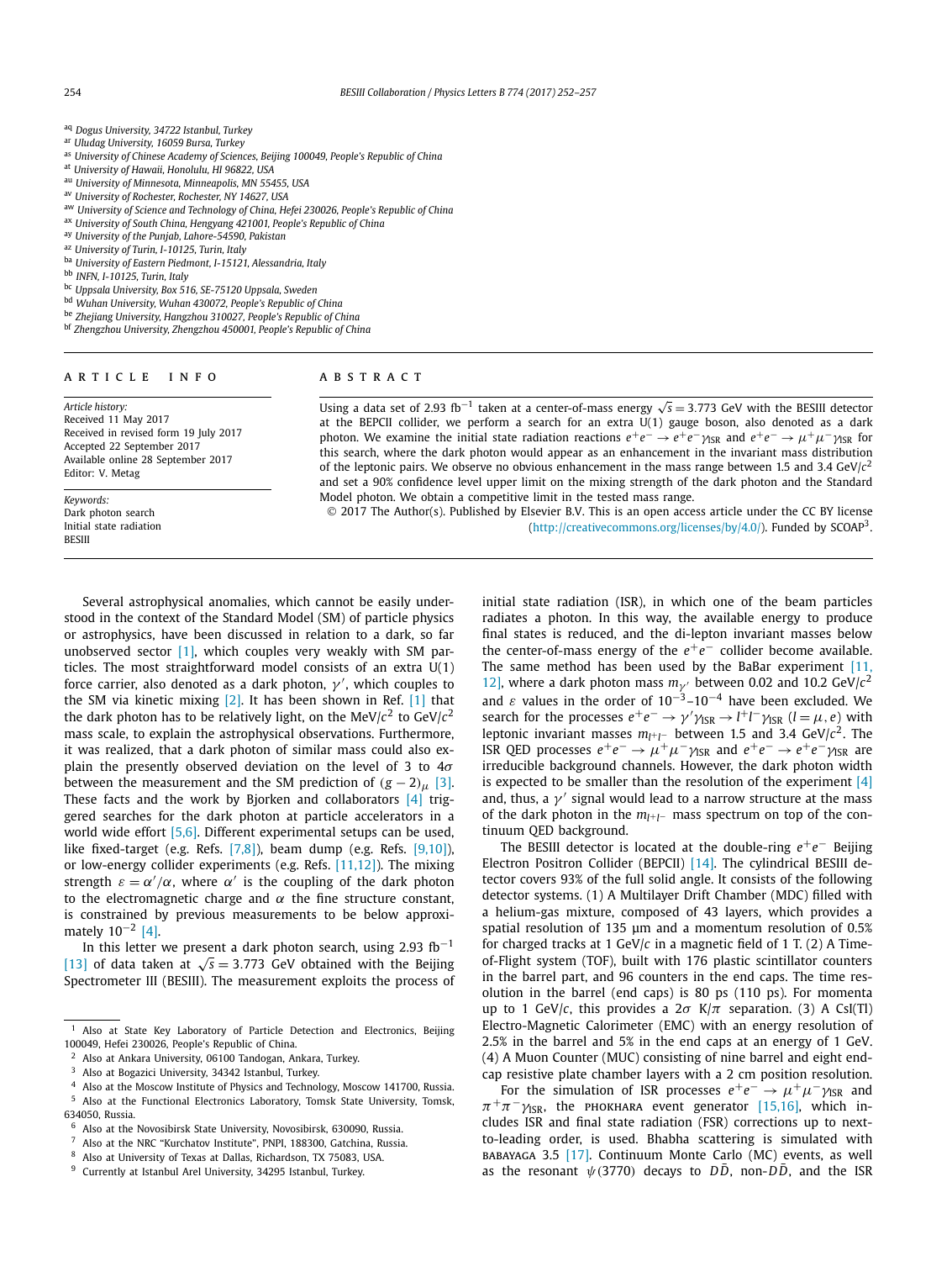<span id="page-3-0"></span>

**Fig. 1.** Leptonic invariant mass distributions *mμ*+*μ*<sup>−</sup> and *me*+*e*<sup>−</sup> after applying the selection requirements. Shown is data (points) and MC simulation (shaded area), which is scaled to the luminosity of the data set. The marked area around the  $J/\psi$  resonance is excluded in the analysis. The lower panel shows the ratio of data and MC simulation (points) and the ratio of fit curve and MC simulation (histogram).

production of  $\psi'$  and  $J/\psi$ , are simulated with the KKMC generator [\[18\].](#page-5-0) All MC generators, which are the most appropriate choices for the processes studied, have been interfaced with the geant4-based [\[19,20\]](#page-5-0) detector simulation.

The selection of  $\mu^+\mu^-\gamma_{\rm ISR}$  and  $e^+e^-\gamma_{\rm ISR}$  events is straightforward. We require the presence of two charged tracks in the MDC with net charge zero. The points of closest approach from the interaction point (IP) for these two tracks are required to be within a cylinder of 1 cm radius in the transverse direction and  $\pm 10$  cm of length along the beam axis. The polar angle with respect to the beam axis *θ* of the tracks is required to be in the fiducial volume of the MDC:  $0.4 < \theta < \pi - 0.4$  radians. In order to suppress spiraling tracks, we require the transverse momentum  $p_t$  to be above 300 MeV/*c* for both tracks.

Muon particle identification is used [\[21\].](#page-5-0) The probabilities for being a muon  $P(\mu)$  and being an electron  $P(e)$  are calculated using information from MDC, TOF, EMC, and MUC. For both charged tracks,  $P(\mu) > P(e)$  is required. To select electrons, the ratio of the measured energy in the EMC, *E*, to the momentum *p* obtained from the MDC is used. Both charged tracks must satisfy *E/p >* 0.8 *c*.

The radiator function [\[22\],](#page-5-0) which describes the radiation of an ISR photon, is peaked at small *θ* values with respect to the beam axis. Different from BaBar, we use untagged ISR events, where the ISR photon is emitted at a small angle  $\theta_{\gamma}$  and is not detected within the angular acceptance of the EMC, to increase statistics. A one constraint (1C) kinematic fit, applying energy and momentum conservation, is performed with the hypothesis *e*+*e*<sup>−</sup> →  $\mu^+\mu^-\gamma_{\rm ISR}$  or  $e^+e^- \rightarrow e^+e^-\gamma_{\rm ISR}$ , using as input the two selected charged track candidates, as well as the four momentum of the initial *e*<sup>+</sup>*e*<sup>−</sup> system. The constraint is the mass of a missing photon. The fit quality condition  $\chi^2_{1C}/(dof = 1) < 20$  is applied in the  $\mu^+\mu^-\gamma_{\rm ISR}$  case, where dof is the degree of freedom. To suppress non-ISR background, the angle of the missing photon, *θγ* , predicted by the 1C kinematic fit, is required to be smaller than 0.1 radians or greater than  $\pi$  – 0.1 radians. We apply stronger requirements for the  $e^+e^ \gamma_{\rm ISR}$  final state, to provide a better suppression of the non-ISR background which is higher in the *e*<sup>+</sup>*e*<sup>−</sup> channel compared to the  $\mu^+\mu^-$  channel. In this case,  $\chi^2_{1C}/(dof = 1) < 5$ , and  $\theta_{\gamma}$  < 0.05 radians, or  $\theta_{\gamma}$  >  $\pi$  – 0.05 radians.

Background in addition to the radiative QED processes  $\mu^+\mu^-\gamma_{\text{ISR}}$  and  $e^+e^-\gamma_{\text{ISR}}$ , which is irreducible, is studied with MC simulations and is negligible for the  $e^+e^- \gamma_{\rm ISR}$  final state, and on the order of 3% for  $\mu^+\mu^-$  invariant masses below 2 GeV/ $c^2$  due to muon misidentification, and negligible above. This remaining background comes mostly from  $\pi^+\pi^-\gamma_{\rm ISR}$  events. We subtract their contribution using a MC sample, produced with the phokhara generator. The subtraction of this background leads to a systematic uncertainty due to the generator precision smaller than 0.5%.

The  $\mu^+ \mu^-$  and  $e^+ e^-$  invariant mass distributions,  $m_{\mu^+ \mu^-}$  and *m*<sub>e+e</sub>–, which are shown separately in Fig. 1, are mainly dominated by the QED background but could contain the signal sitting on top of these irreducible events. For comparison with data, MC simulation, scaled to the luminosity of data, is shown, although it is not used in the search for the dark photon. In this analysis, the dark photon mass range  $m_{\gamma'}$  between 1.5 and 3.4 GeV/ $c^2$  is studied. Below 1.5 GeV/ $c^2$  the  $\pi^+\pi^-\gamma_{\rm ISR}$  cross section with muon misidentification dominates the  $m_{\mu^+\mu^-}$  spectrum. Above 3.4 GeV/ $c^2$  the hadronic  $q\bar{q}$  process can not be suppressed sufficiently by the  $\chi^2_{10}$ requirement. In order to search for narrow structures on top of the QED background, 4th order polynomial functions to describe the continuum QED are fitted to the data distributions shown in Fig. 1. The mass range around the narrow *J/ψ* resonance between 2.95 and 3.2 GeV/ $c^2$  is excluded.

The differences between the  $\mu^+ \mu^- \gamma_{\text{ISR}}$  and  $e^+ e^- \gamma_{\text{ISR}}$  event yields and their respective 4th order polynomials are added. The combined differences are represented by the black dots in [Fig. 2.](#page-4-0) A dark photon candidate would appear as a peak in this plot. The observed statistical significances are less than 3*σ* everywhere in the explored region. The significance in each invariant mass bin is defined as the combined differences between data and the 4th order polynomials, divided by the combined statistical errors of both final states. In conclusion, we observe no dark photon signal for 1.5 GeV/ $c^2 < m_{\gamma'} < 3.4$  GeV/ $c^2$ , where  $m_{\gamma'}$  is equal to the leptonic invariant mass  $m$ <sub>*l*+</sub><sub>*l*−</sub>. The exclusion limit at the 90% confidence level is determined with a profile likelihood approach [\[23\].](#page-5-0) Also shown in [Fig. 2](#page-4-0) as a function of  $m_{l^+l^-}$  is the bin-by-bin calculated exclusion limit, including the systematic uncertainties as explained below.

To calculate the exclusion limit on the mixing parameter  $\varepsilon^2$ , the formula from Ref. [\[4\]](#page-5-0) is used

$$
\frac{\sigma_i(e^+e^- \to \gamma' \gamma_{\rm ISR} \to l^+l^- \gamma_{\rm ISR})}{\sigma_i(e^+e^- \to \gamma^* \gamma_{\rm ISR} \to l^+l^- \gamma_{\rm ISR})} =
$$
\n
$$
\frac{N_i^{\rm up}(e^+e^- \to \gamma' \gamma_{\rm ISR} \to l^+l^- \gamma_{\rm ISR})}{N_i^{\rm B}(e^+e^- \to \gamma^* \gamma_{\rm ISR} \to l^+l^- \gamma_{\rm ISR})} \cdot \frac{1}{\epsilon} =
$$
\n
$$
\frac{3\pi \cdot \varepsilon^2 \cdot m_{\gamma'}}{2N_f^{l^+l^-} \alpha \cdot \delta_m^{l^+l^-}},
$$
\n(1)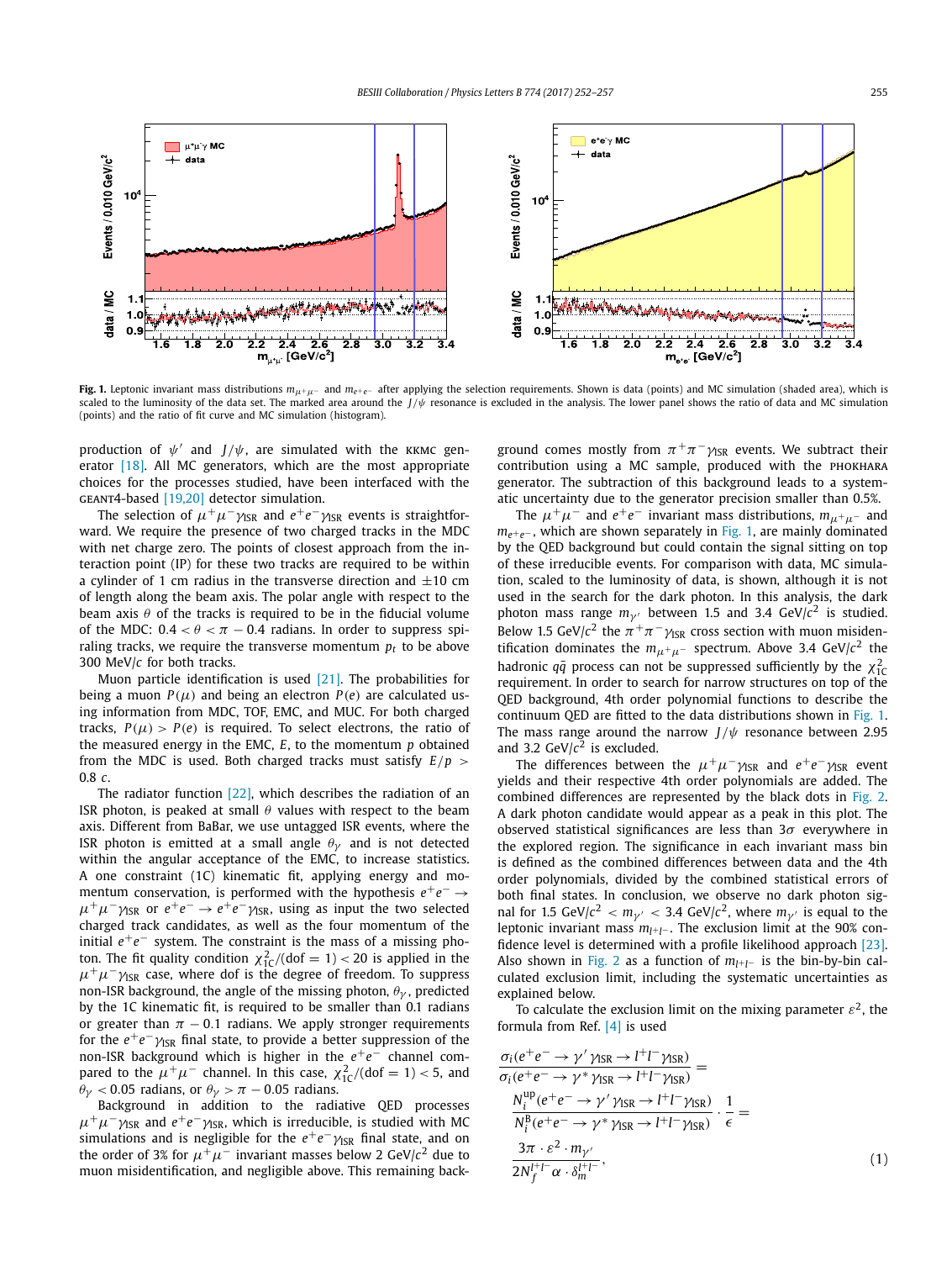<span id="page-4-0"></span>

**Fig. 2.** The sum of the differences between the  $\mu^+\mu^-\gamma_{\rm ISR}$  and  $e^+e^-\gamma_{\rm ISR}$  event yields and their respective 4th order polynomials (dots with error bars). The solid histogram represents the exclusion limit with the 90% confidence, calculated with a profile likelihood approach and including the systematic uncertainty. The region around the *J/ψ* resonance between 2.95 and 3.2 GeV/*c*<sup>2</sup> is excluded.

where *i* represents the *i*-th mass bin,  $\alpha$  is the electromagnetic fine structure constant,  $m_{\gamma}$  the dark photon mass,  $\gamma^*$  the SM photon, and  $\delta_m^{l+l-1}$  (*l* =  $\mu$ , *e*) the bin width of the lepton pair invariant mass spectrum, 10 MeV/ $c<sup>2</sup>$ . The mass resolution of the lepton pairs determined with MC for  $e^+e^-$  and  $\mu^+\mu^-$  is between 5 and 12 MeV/ $c^2$ . The cross section ratio upper limit in Eq.  $(1)$  is determined from the exclusion upper limit (*N*up) corrected by the efficiency loss () due to the bin width divided by the number of  $\mu^+\mu^-\gamma_{\rm ISR}$  and  $e^+e^-\gamma_{\rm ISR}$  events (*N*<sup>B</sup>) corrected as described below. The efficiency loss caused by the incompleteness of signal events in one bin is calculated with  $\int_{-5}^{5} \frac{MeV/c^2}{MeV/c^2} G(0, \sigma) dm / \int_{-\infty}^{\infty} G(0, \sigma) dm$ , where G*(*0*,σ)* is the Gaussian function used to describe the mass resolution.

The QED cross section  $\sigma_i(e^+e^- \to \gamma^* \gamma_{\rm ISR} \to l^+l^-\gamma_{\rm ISR})$  must only take into account annihilation processes of the initial *e*+*e*− beam particles, where a dark photon could be produced. Thus, the event yield of the  $e^+e^-\gamma$  final state has to be corrected due to the existence of SM Bhabha scattering. This correction is obtained in bins of  $m_{e^+e^-}$  by dividing the  $e^+e^-$  annihilation events only by the sum of events of the annihilation and Bhabha scattering processes. The first is generated with the PHOKHARA event generator by generating the  $\mu^+\mu^-\gamma$  final state and replacing the muon mass with the electron mass. The latter is generated with the BABAYAGA@NLO generator [\[24\].](#page-5-0) The correction factor varies between 2% and 8% depending on *me*+*e*<sup>−</sup> .

The number of final states for the dark photon  $N_f^{f+1^-}$  includes the phase space above the *l* +*l* − production threshold of the leptons  $l = \mu$ , *e*, and is given by  $N_f^{l^+l^-} = \Gamma_{tot}/\Gamma_{ll}$  [\[25\],](#page-5-0) where  $\Gamma_{ll} \equiv \Gamma(\gamma' \rightarrow$ *l*<sup>+</sup>*l*<sup>−</sup>) is the leptonic *γ*′ width and Γ<sub>tot</sub> is the total *γ*′ width. These widths are taken from Ref. [\[25\]](#page-5-0)

$$
\Gamma_{ll} = \frac{\alpha \varepsilon^2}{3m_{\gamma'}^2} (m_{\gamma'}^2 + 2m_l^2) \sqrt{m_{\gamma'}^2 - 4m_l^2}
$$
 (2)

$$
\Gamma_{tot} = \Gamma_{ee} + \Gamma_{\mu\mu} \cdot (1 + R(\sqrt{s})) \,, \tag{3}
$$

where  $\Gamma_{ee} \equiv \Gamma(\gamma' \to e^+e^-)$ ,  $\Gamma_{\mu\mu} \equiv \Gamma(\gamma' \to \mu^+\mu^-)$ , and  $R(\sqrt{s})$  is the total hadronic cross section *R* value [\[26\]](#page-5-0) as a function of  $\sqrt{s}$ .

The systematic uncertainties are included in the calculation of the exclusion limit. The main source is the uncertainty of the *R* value taken from Ref.  $[26]$ , which enters the calculation of the  $N_f^{l^+l^-}$  and leads to a mass dependent systematic uncertainty between 3.0 and 6.0%. Other sources are background subtraction as described above (*<*0.5%), the fitting error of the polynomial fit to data (*<*1%), the Bhabha scattering correction factor using the phokhara and babayaga@nlo event generator (*<*1%), and data-MC differences of the leptonic mass resolution. To quantify the latter one, we study the data-MC resolution difference of the *J/ψ* resonance for the  $\mu^+\mu^-$  and  $e^+e^-$  decays, separately. The resonance is fitted with a double Gaussian function in data and MC simulation, and the width difference is  $(3.7 \pm 1.8)$ % for  $\mu^+ \mu^-$  and  $(0.7 \pm 5.3)$ % for *e*+*e*−. The differences are taken into consideration in the calculations, and the uncertainty in the differences (1%) is taken as the systematic uncertainty of the data-MC differences. The mass dependent total systematic uncertainty, which varies from 3.5 to 6.5% depending on mass, is used bin-by-bin in the upper limit.

The final result, the mixing strength *ε* as a function of the dark photon mass, is shown in Fig. 3, including the systematic uncertainties. It provides a comparable upper limit to BaBar  $[11,12]$  in the studied  $m_{\gamma}$ <sup>n</sup> mass range. Also shown are the exclusion limits from KLOE [\[27–30\],](#page-5-0) WASA-at-COSY [\[31\],](#page-5-0) HADES [\[32\],](#page-5-0) PHENIX [\[33\],](#page-5-0) A1 at MAMI  $[7,8]$ , NA48/2  $[34]$ , APEX  $[35]$ , and the beam-dump experiments E774 [\[9\],](#page-5-0) and E141 [\[10\].](#page-5-0) The  $\varepsilon$  values, which would explain the discrepancy between the measurement and the SM calculation of the anomalous magnetic moment of the muon  $\begin{bmatrix} 3 \end{bmatrix}$  are displayed in Fig. 3 as the bold solid line with a 2*σ* band.

In conclusion, we perform a search for a dark photon in the mass range between 1.5 and 3.4 GeV/*c*2, where we do not observe



**Fig. 3.** Exclusion limit at the 90% confidence level on the mixing parameter *ε* as a function of the dark photon mass. The bold solid line represents the *ε* values, which would explain the discrepancy between the measurement and the SM calculation of the anomalous magnetic moment of the muon [\[3\],](#page-5-0) together with its 2*σ* band.